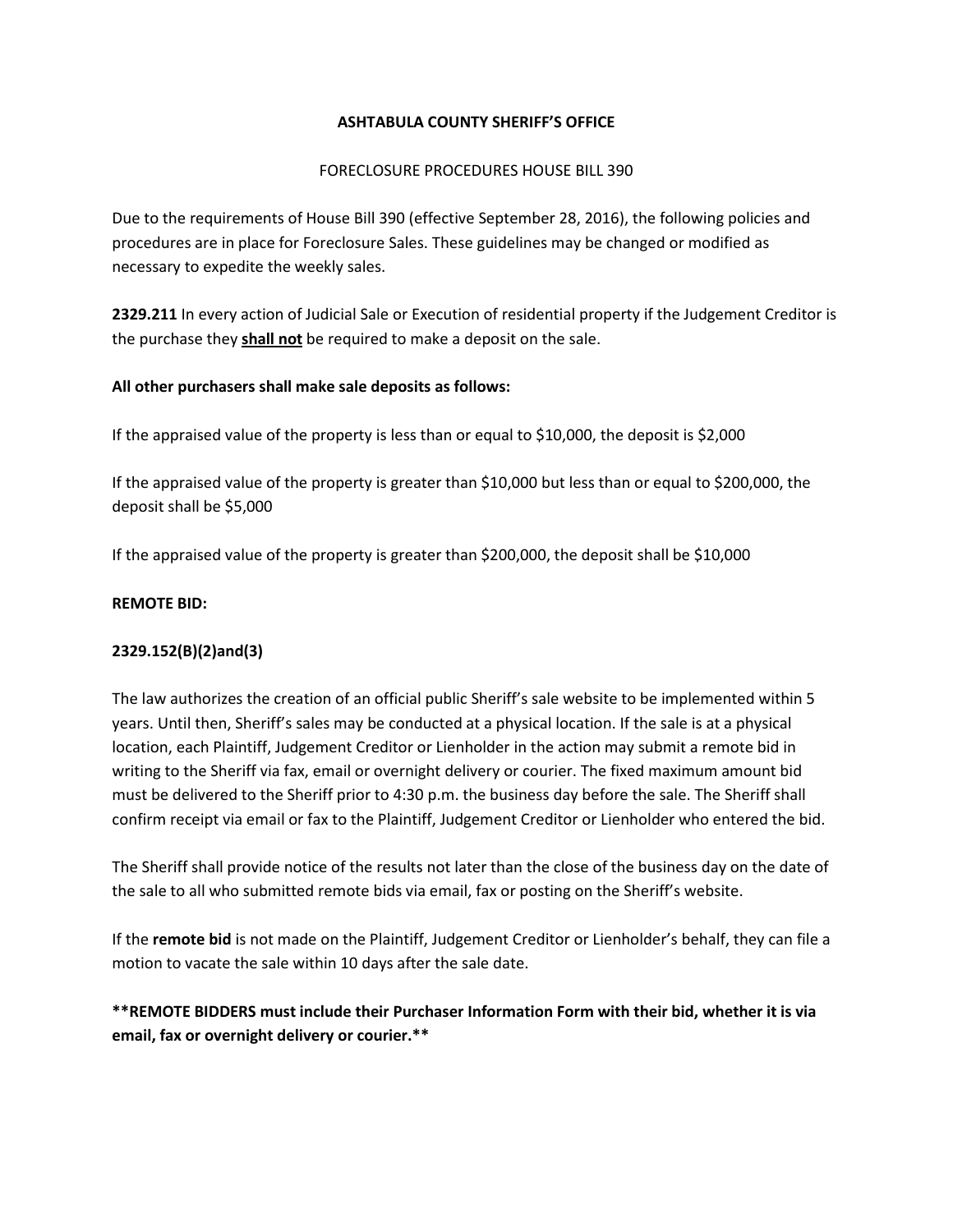# **THIRD PARTY PURCHASERS MUST COMPLETE THE REQUIRED PURCHASER INFORMATION FORM IMMEDIATELY FOLLOWING THE COMPLETION OF THE SHERIFF SALE. THE REQUIRED DEPOSIT MUST BE PAID, IN THE FORM OF A CASHIER'S CHECK, BY 3 P.M. THE DAY OF THE SALE.**

**THE UNPAID BALANCE OF THE PURCHASE PRICE IS DUE AND PAYABLE TO THE SHERIFF NO LATER THAN 30 DAYS FROM THE DATE OF SALE. THIS IS ALSO SUBJECT TO THE FILING OF THE CONFIRMATION OF SALE.**

#### **PURCHASER INFORMATION AT TIME OF SALE**

## **2329.271**

The purchaser shall submit to the selling officer:

**If purchaser in an individual** the information shall include:

Name

Mailing Address **(which shall not be a post office box)**

Telephone number

Email address

**If purchaser is a legal entity** the information shall include:

The entity's legal name

Trade name **(if different)**

State and date of formation

Active status with the office of the Secretary of State

Mailing address

Telephone number

Name of an individual contact person for the entity Contact person's title Mailing address **(which shall not be a post office box)** Email address